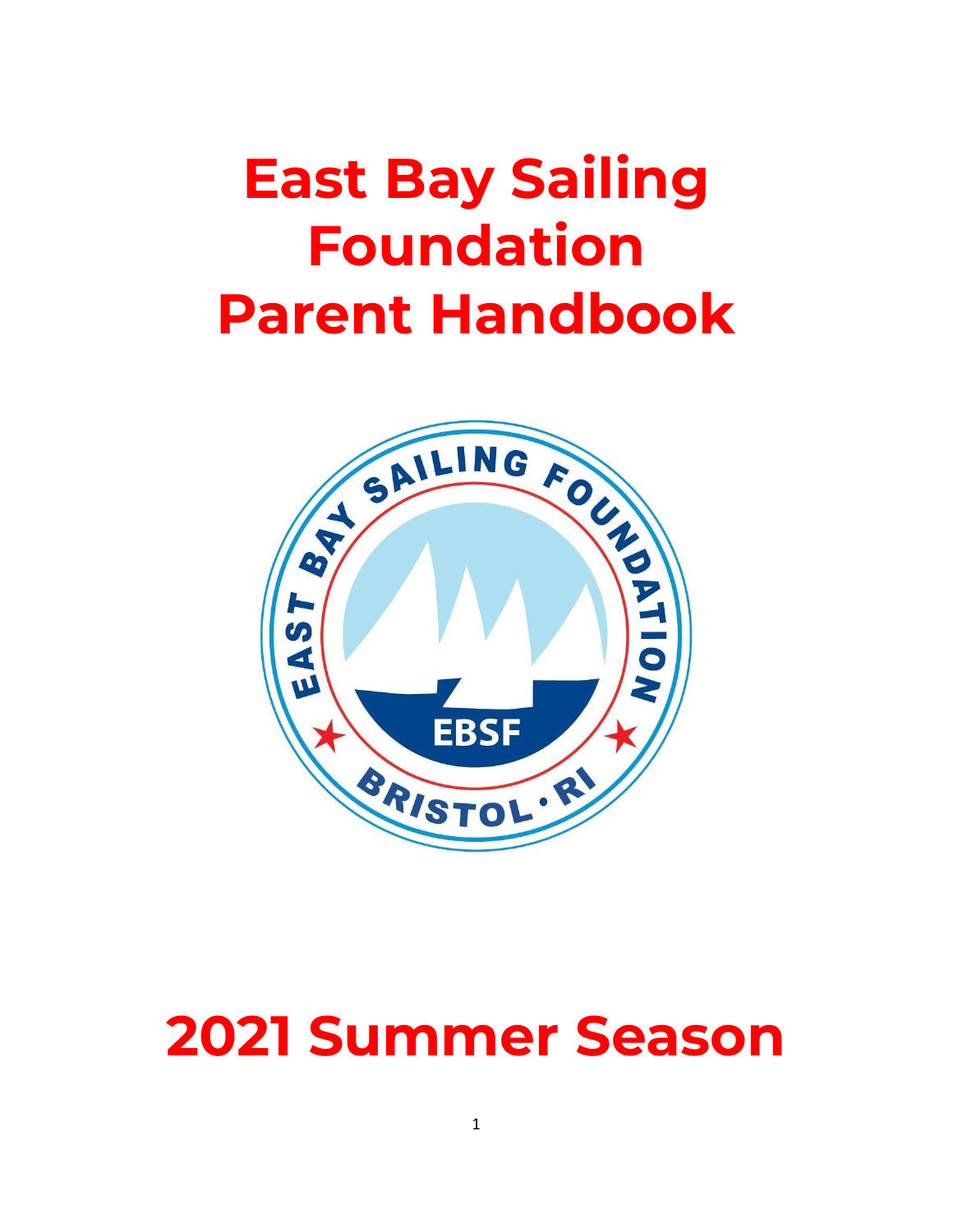## MISSION STATEMENT:

Our mission is to foster self-confidence through instruction in sailing, seamanship, and racing skills at appropriate levels in a safe and fun environment so that participants may enjoy the benefits of sailing for a lifetime. We encourage an ongoing dialogue among students, parents, instructors, the EBSF Committee and the involvement of anyone who supports these goals.

### CONTACT INFORMATION:

**Program Director**: Michael Zonnenberg **Email**: programdirector@eastbaysailingfoundation.org **Office phone**: (401) 257-6774 **Also rings to cell phone Cell phone:** (770) 539-3421 **Mailing Address**: P.O Box 855 Bristol, RI 02809

**Head Instructor:** Jaimie Bartlett **Email:** headinstructor@eastbaysailingfoundation.org **Office phone:** (401) 257-6774

### LOCATION:

East Bay Sailing Foundation operates out of Bristol Yacht Club located at **101 Poppasquash Rd Bristol, RI 02809**

### EBSF Board of Directors

Kristin Browne - Board Chair - kristinlbrowne@gmail.com

Carol Scanlon - [scan.mom@gmail.com](mailto:scan.mom@gmail.com) Peter Maloney - Adult Sailing - [petemaloney@gmail.com](mailto:petemaloney@gmail.com) Chris Bjerregaard - [chrisbj@cox.net](mailto:chrisbj@cox.net) Robert B Millard - [Robert\\_B\\_Millard@knoll.com](mailto:Robert_B_Millard@knoll.com) Richard Feeny - [richard.feeny@gmail.com](mailto:richard.feeny@gmail.com)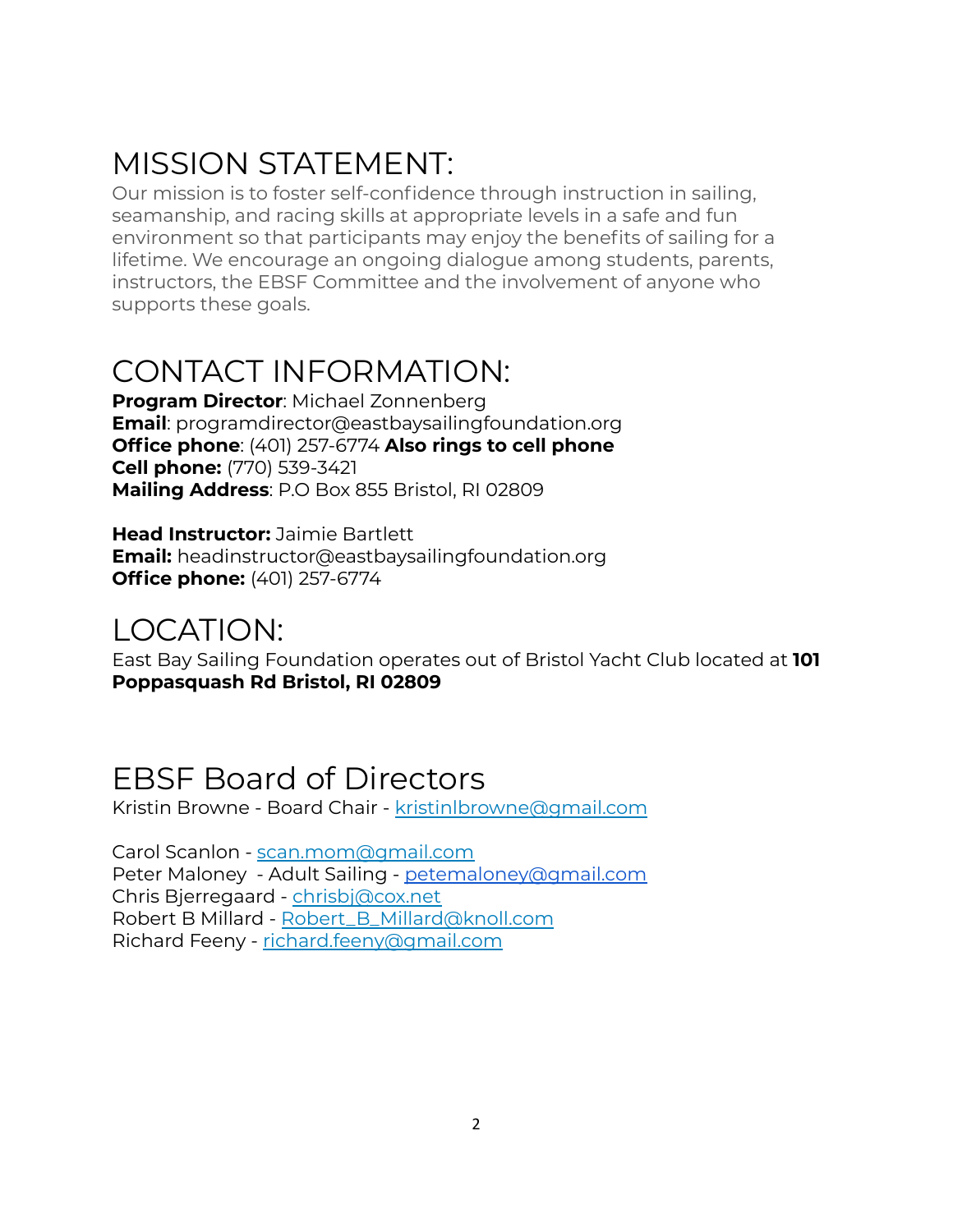# ARRIVAL/DISMISSAL:

**Arrival:** Students may begin arriving 15min before their class start time. Please park in the grass lot and assist your student(s) to their designated location on the main grass field. Verify that your child is checked in by their instructor. If your child is going to be late please notify the program director. **Dismissal:** Students must check out with their instructor when getting picked up. Please notify the instructor if someone else other than parent/guardian is picking up your child.

### LUNCH:

Each student (except for Harbor Mice and Beginner Merc) must bring their own lunch. Please keep in mind that students will **not** have access to a refrigerator or microwave. A small snack for the end of the day is also suggested.

SUPPLY LIST: (*Bold indicates equipment that is required for participation*)

- **● US COAST GUARD APPROVED PFD** (person flotation device) **o Type I, Type II, or Type III (non inflatable)**
- Swimsuit
- **● Close-toed shoes (old sneakers work great!)**
- **● Refillable water bottle**
- **● Sunscreen**
- **● Mask**
- Sunglasses
- Hat
- Towel
- Change of clothes
- Gear bag
- Sailing gloves
- Rain jacket (optional)

# SWIM CHECK:

All students will complete a swim "check" at the beginning of the session. Students must float comfortably with their jacket for 3 minutes and swim a distance of 30 yards. More advanced classes must tread water *without* a lifejacket for 1 minutes, put their life jacket on in the water, and swim a distance of 30 yards.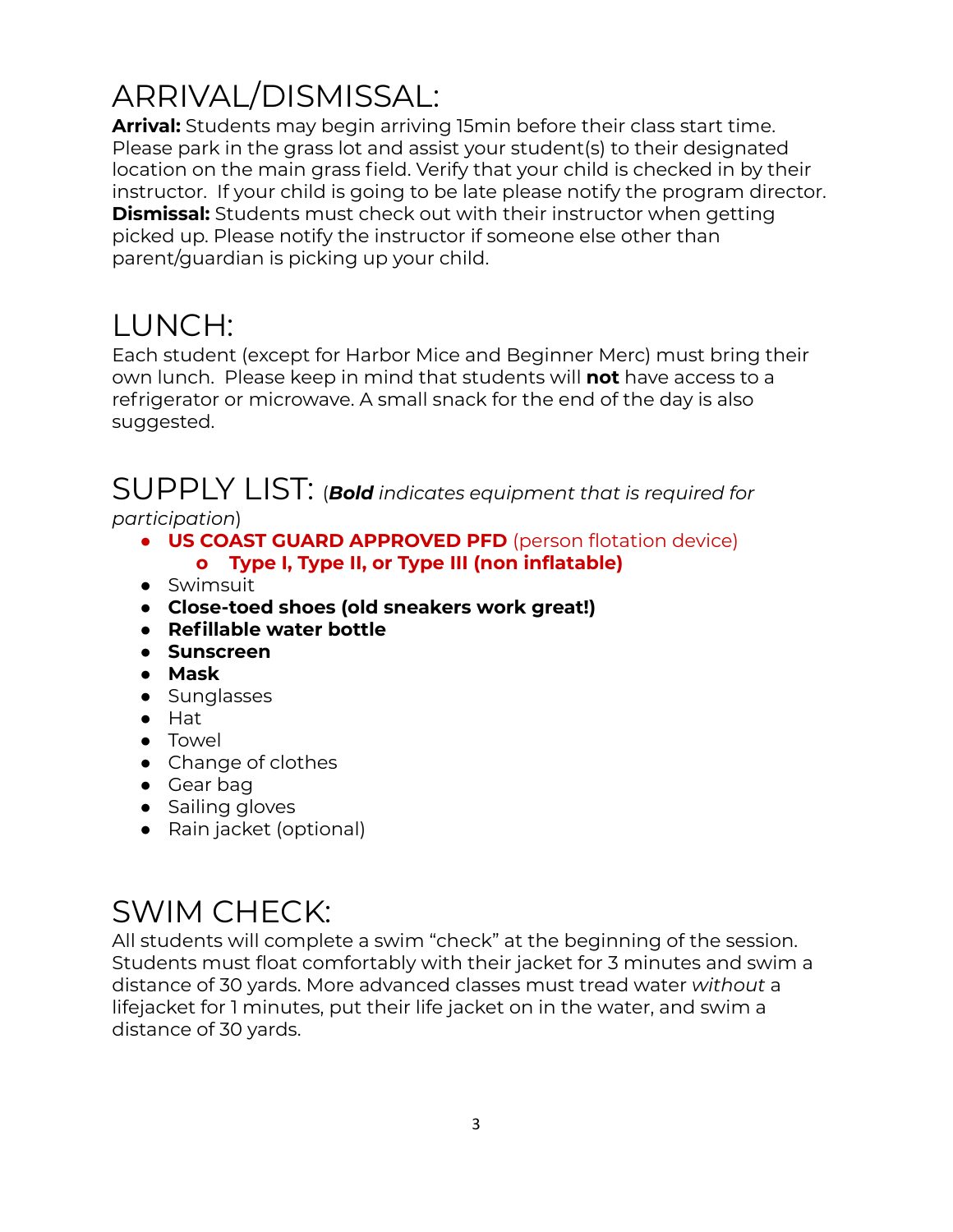#### **Junior Sailing Class Schedule:**

Our junior classes begin June 21th and end August 13th.

Class schedules are found at: <https://www.eastbaysailingfoundation.org/junior-sailing>

#### **Junior Race Program:**

Our junior race program starts June 21st and ends August 13th. The weekly schedule is below. Race teams have the opportunity to travel to regattas governed by the Narragansett Bay Yachting Association (NBYA). Regattas will be determined between race coaches, sailors, parents, and program director. There may be additional fees to travel to regattas.

NBYA Schedule **<https://nbya.org/>**

|            | OPTI, C420, and LASER race        |
|------------|-----------------------------------|
| Mondays    | $1:00 \text{pm} - 5:00 \text{pm}$ |
| Tuesdays   | 5:00pm - Sunset                   |
| Wednesdays | 1:00pm - 5:00pm                   |
| Thursdays  | no practice                       |
| Fridays    | $9:00am - 4:00pm$                 |

### VOLUNTEER:

*East Bay Sailing Foundation relies on the participation and enthusiasm of our parents and guardians.*

**Volunteers:** There are plenty of opportunities to volunteer with the club, such as boat maintenance, communication, marketing. If you have a particular skill you would like to provide, or simply want to donate your time please let us know. If you would like to volunteer please contact the program director for more information.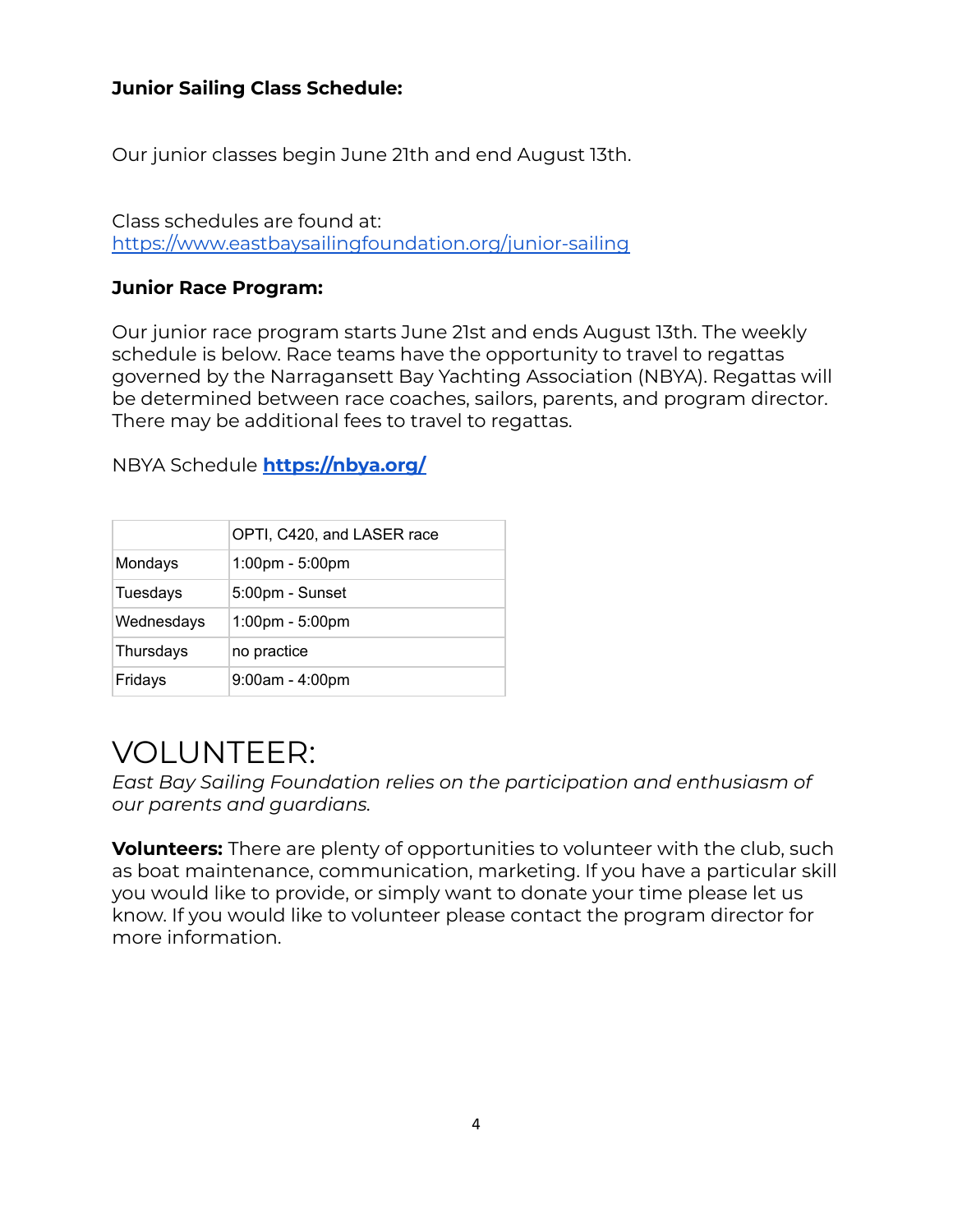# IN CASE OF EMERGENCY:

In the unlikely event that your child has a medical emergency, immediate action will be taken to assure their safety. The student will be assessed and either treated onsite or taken to the nearest medical facility. You will be contacted using the emergency contact information you provided during registration.

# INCLEMENT WEATHER:

Unfortunately weather conditions do not always allow for on the water lessons. Safety is our number one priority. If inclement weather conditions are forecasted we will cancel the class by sending out an email the night before. Supplemental Zoom chalk talks may be implemented when classes are canceled.

# CODE OF CONDUCT:

East Bay Sailing foundation strives to provide a fun and safe environment in which to educate the next generation about the skills and joys of sailing. In order to do so it is of the utmost importance that we maintain a physically and emotionally safe educational environment. In order to do so the students must conduct themselves accordingly:

*Students….*

- Will respect their instructors, adults, members, and fellow sailors.
- Will listen to the directions given to them by an instructor.
- Will treat EBSF equipment as though it were their own.
- Will display good sportsmanship at all times.
- Will not act in a way that endangers themselves or others. Safety first.
- Will conduct themselves in a manner that reflects positively on both themselves and EBSF
- **● Will not use cell phones or other electronic devices during class**

## CELL PHONE USE & ACCESS:

We ask that you discuss cell phone use with your child in advance of summer classes. We don't want sailors on their phones unless it is for emergency use or to call for a ride home in case of inclement weather. All cell phones that come to class must be stored in the student's bag in the EBSF storage area. Phones that are found in use without permission from a staff member will be held until the end of the day. Multiple offenses will require that the student turn over the phone to a staff member ashore each morning.